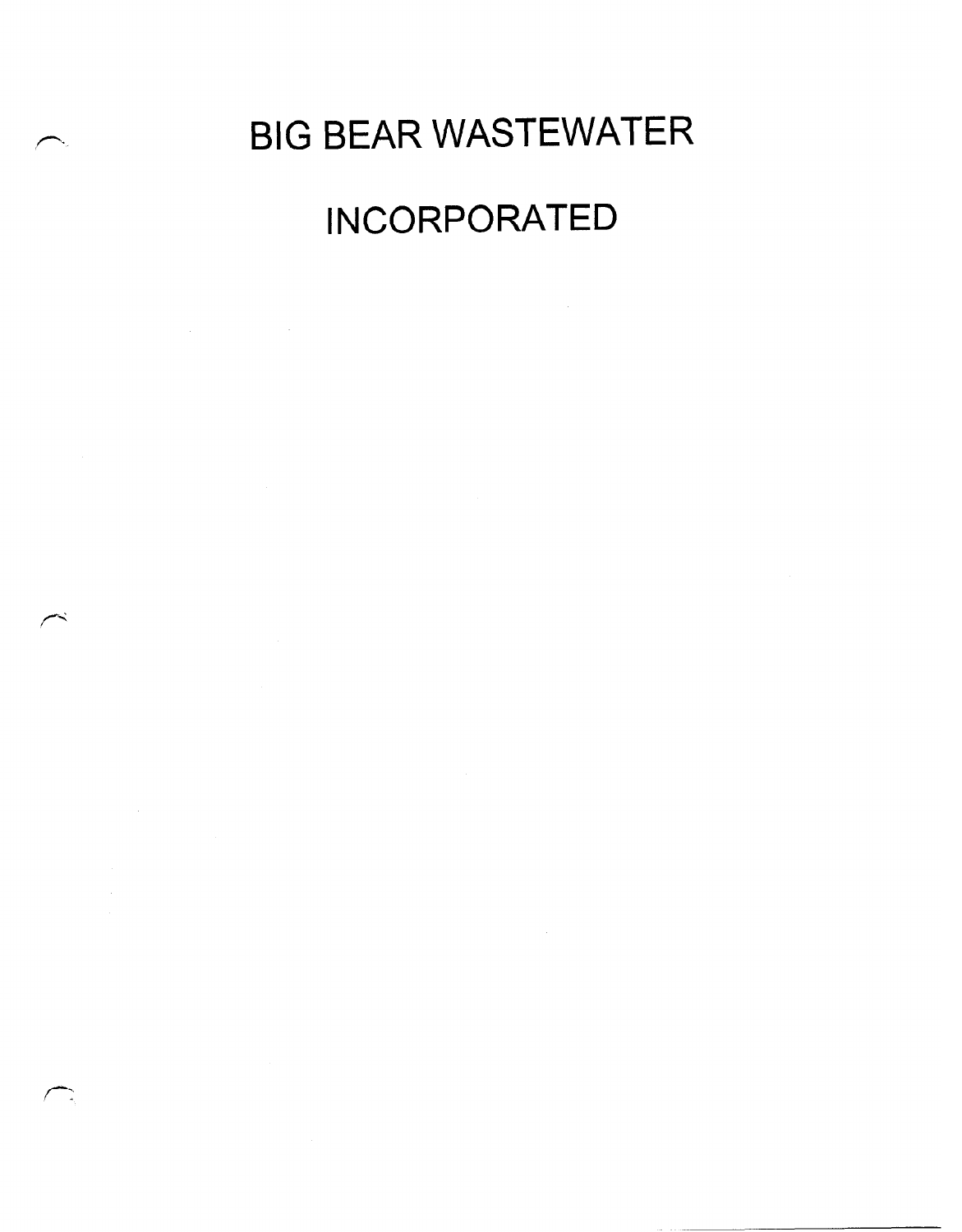P.S.C. Ky. No. Cancels P.S.C. Ky. No. Bear Wastewater, Suc RATES, RULES AND REGULATIONS FOR FURNISHING SEWER SERVICE zer Resato & no Condominion FILED WITH PUBLIC SERVICE COMMISSION OF **KENTUCKY**  $\partial$  $14$ **ISSUED** , relac  $\sqrt{O}$ EFFECTIVE  $\sigma$ ISSUED BY BIG Dear (Name of Utility) PUBLIC SERVICE COMMISSION OF KENTUCKY BY gnacture)<br>(aldemeyer FEB 10 2000 PURSUANT TO 807 KAR 5011 SECTION 9 (1) BY: Stephand Bill SECRETARY OF THE COMMISSION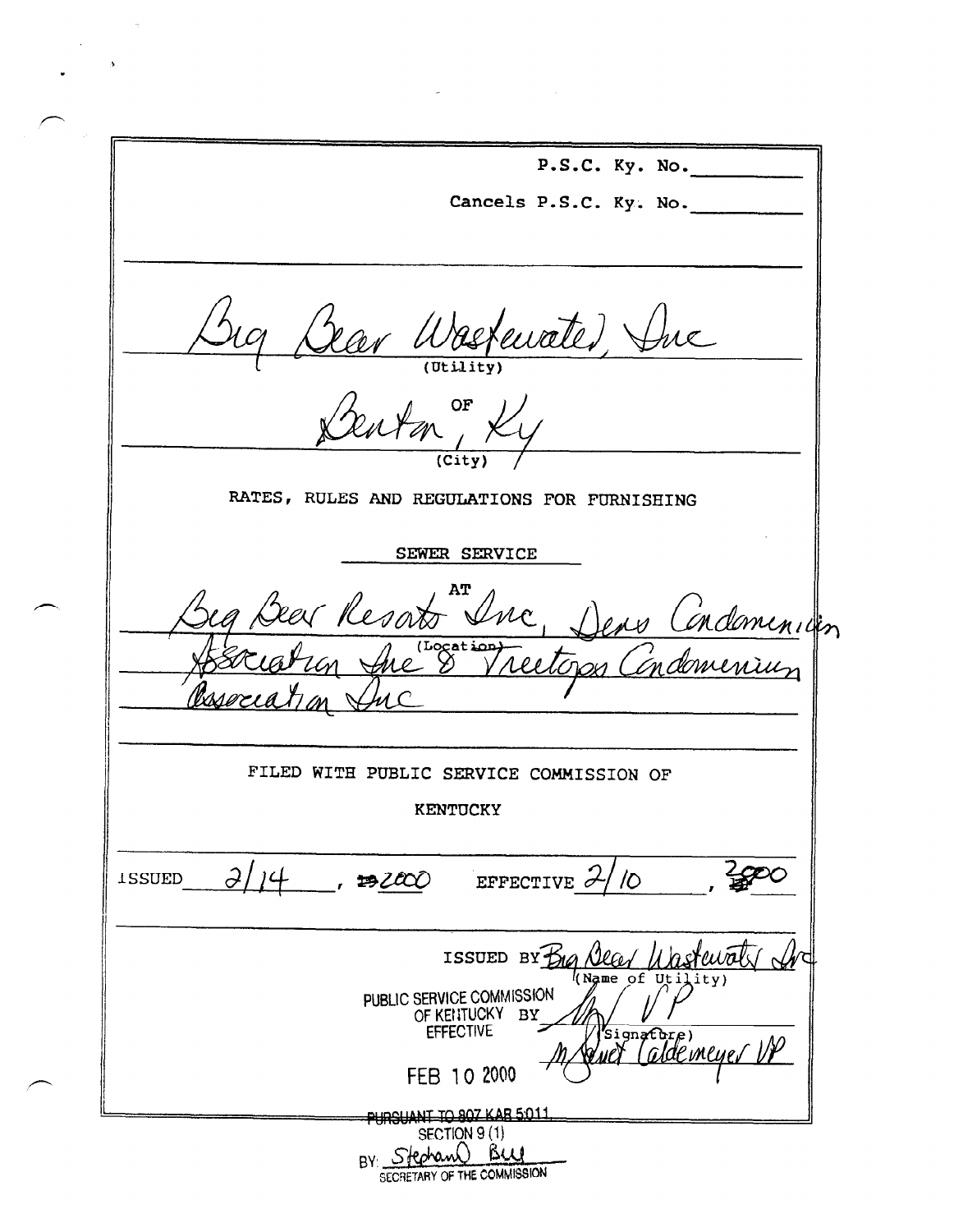Big Bear Resorts, Inc., The Dens **FOR** Condominium Association, Inc. & Treetops Condominium Association, Inc.

Community, Town or City

 $P.S.C.$  KY. NO.  $\qquad \qquad$ 

SHEET NO.

CANCELLING P.S.C. KY. NO.

SHEET NO.

**CONTENTS** 

**Schedule of Rates** 

\$48.24 per month

Big Bear Wastewater, Inc.

(Name of Utility)

| DATE OF ISSUE February 26, 2010<br>Month / Date / Year                                                      | <b>KENTUCKY</b><br>PUBLIC SERVICE COMMISSION         |
|-------------------------------------------------------------------------------------------------------------|------------------------------------------------------|
| DATE EFFECTIVE February 26, 2010<br>Date / Year<br>Month /                                                  | <b>JEFF R. DEROUEN</b><br><b>EXECUTIVE DIRECTOR</b>  |
| 15, RichalMeri<br><b>ISSUED BY</b><br>(Signature of Officer)                                                | thes.<br><b>TARIFF BRANCH</b>                        |
|                                                                                                             | <b>EFFECTIVE</b>                                     |
| BY AUTHORITY OF ORDER OF THE PUBLIC SERVICE COMMISSION<br>DATED February 26, 2010<br>IN CASE NO. 2009-00171 | 2/26/2010<br>PURSUANT TO 807 KAR 5:011 SECTION 9 (1) |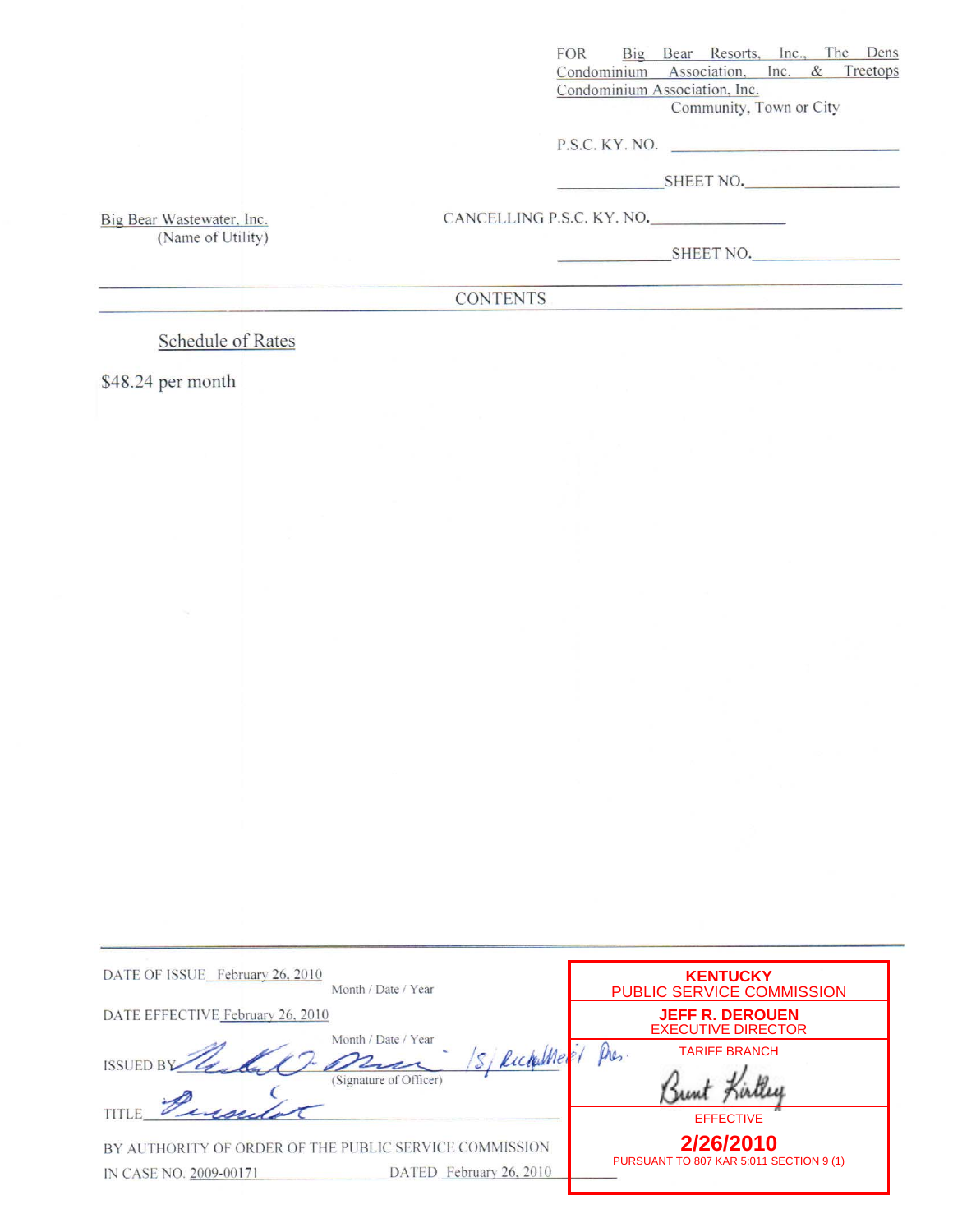| טו זייו | $\mathbf{r}$ is $\mathbf{r}$ | <b>XFRVICES</b> |
|---------|------------------------------|-----------------|

|           | PUBLIC SERVICE COMMISSION                  |
|-----------|--------------------------------------------|
| SHEET NO. | OF KENTUCKY                                |
|           | <b>EFFECTIVE</b>                           |
|           |                                            |
| SHEET NO. | <b>MAR 06 1998</b>                         |
|           | P.S.C. KY. NO.<br>CANCELLING P.S.C. KY NO. |

RULES AND REGULATIONS

BY Stedrand)

PURSUANT TO 807 KAR 5:011. SECTION 9(1)

governs the furnishing of sewage service<br>This schedule of Rules and Regulations governs the furnishing of sewage service by  $\frac{1}{6}$  CRAP WASTEWATER INC, hereinafter referred to as the Utility and applies to all service received from the Utility. All Rules and Regulations are to be in effect so long as they are not in conflict with the rules and regulations of the Public Service Commission. The Utility is further subject to all Rules and Regulations of the Public Service Commission.

#### SERVICE AREA

 $\mathbf{r} = \mathbf{r}$ 

|            |        |    |                           | The utility furnishes sewer service to BIG BEAR PESORTS, INC 8 DENS ON DOMINIUM |
|------------|--------|----|---------------------------|---------------------------------------------------------------------------------|
| located at | (Citv) | in | (Subdivision)<br>WARSHALL | County, Kentucky                                                                |

#### SUBSTANCES NOT TO BE DISCHARGED INTO SEWERS

TEWATER INC.

No substances shall be placed into the sanitary sewer system which will create a combustible, gaseous, explosive or inflammable condition nor shall any substances or objects be placed or discharged into the system which will not dissolve and which will thus cause an obstruction and clogging within the system. No petroleum products shall be placed or discharged into the system. No storm water or surface water drain shall be connected with the sanitary sewer system nor shall any storm or surface water be otherwise introduced into the system.

#### SEWER LINES

A sewer service pipe shall not be laid in the same trench with a water pipe.

If a governmental agency requires an inspection of the customer's plumbing, the Utility shall not connect the customer's service pipe until it has received notice from the inspecction agency certifying that the customer's plumbing is satisfactory. When necessary to move or relocate facilities, the cost will be paid by the party or parties requesting such relocation.

| DALE OF ISSUES |                                     | DATE EFFECTIVE |              |                                    | ∩~          |
|----------------|-------------------------------------|----------------|--------------|------------------------------------|-------------|
| ISSUED BY      | DATE<br><b>MONTH</b><br><b>YEAR</b> |                | <b>MONTH</b> | <b>DATE</b><br>$3499$ BIG BEAR HWY | <b>YEAR</b> |
|                | SIGNATURE OF OFFICER                | <b>TITLE</b>   |              | <b>ADDRESS</b>                     |             |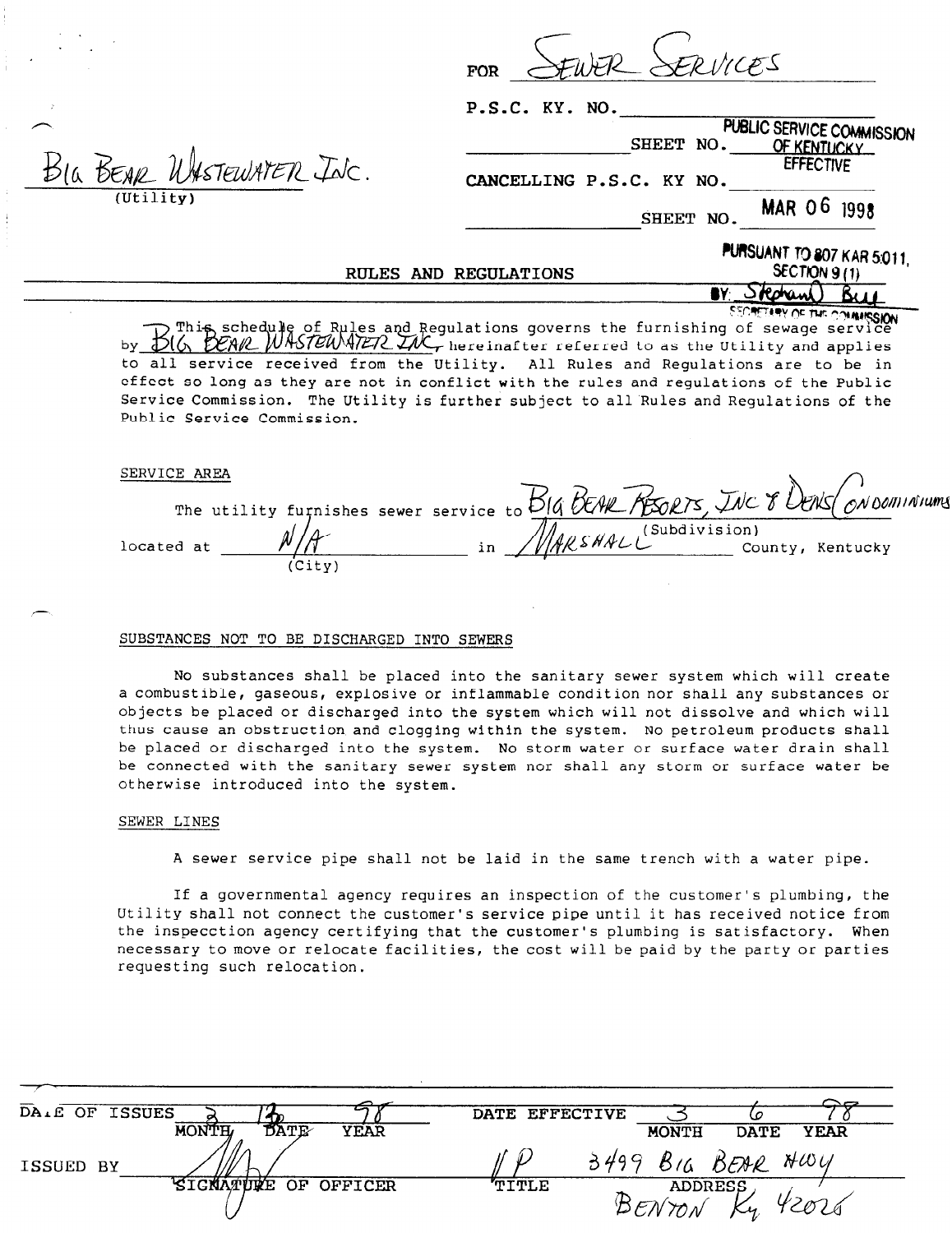

|  | P.S.C. |  |  |  |  |  | KY. | NO. |  |
|--|--------|--|--|--|--|--|-----|-----|--|
|--|--------|--|--|--|--|--|-----|-----|--|

SHE ENGLIGGSERVICE COMMISSION ASTEN ATER INC CANCELLING P.S.C. KY NOFFFECTIVE

SHEET MAR 06 1998

RULES AND REGULATIONS

| PURSUANT TO 807 KAR 5.011.<br>SECTION 9(1) |             |
|--------------------------------------------|-------------|
| Stedam<br>ÞΥ.                              | <b>B.LE</b> |

SEWER FAILURE

(Util

SECRETARY OF THE COMMISSIC

OF KENTUCKY

The utility is responsible for the maintenance of that portion of the service line installed by the Utility and the customer is responsible for the maintenance of that portion installed by the customer.

# PROTECTION BY CONSUMER

The Consumer shall protect the equipment of the Utility on his premises and shall not interfere with the Utility's property or permit interference except by duly authorized representatives of the utility.

#### NOTICE OF TROUBLE

The Consumer shall give immediate notice to the Utility of any irregularities or unsatisfactory service and of any known defects.

#### CONNECTION CHARGES

Normal connections to existing sewer lines shall be made without charge for a prospective customer who applies for and contracts to use service for one (1) year or more. Any such connection made at the property line of a prospective customer shall be classified as a normal connection.

Any prospective customer, and any subdivider, developer, contractor, or other entity which is not a prospective customer, requiring service for a defined undeveloped area that is determined feasible to serve, will be charged the full cost of installation. In such instances the prospective customer, subdivider, developer, contractor, or other entity which is not a prospective customer will be charged a contribution in aid of construction.

If any prospective customer is directly charged a contribution in aid of construction, the contribution charged shall be subject to Public Service Commission approval. If any subdivider, developer, contractor, or any other entity which is not a prospective customer is directly charged a contribution in aid of construction, the contribution charged shall be subject to negotiation between the utility and the subdivider, developer, contractor or other entity which is not a prospective customer, and such charge shall not be subject to Public Service Commission approval.

|           | DALE OF ISSUES |              |      |             | DATE EFFECTIVE |                    |                      |             |                     |                    |
|-----------|----------------|--------------|------|-------------|----------------|--------------------|----------------------|-------------|---------------------|--------------------|
|           |                | <b>MONTH</b> | ØATE | <b>YEAR</b> |                |                    | <b>MONTH</b>         | <b>DATE</b> | <b>YEAR</b>         |                    |
| ISSUED BY |                |              |      |             |                | ' <del>DBN\v</del> | 3499                 |             | BIG BEAR.           | $\forall$ i $\cup$ |
|           |                | SIGNATURE    | ঙ্গল | OFFICER     | TITLE          |                    | ADDRESS $\leftarrow$ |             |                     |                    |
|           |                |              |      |             |                |                    |                      |             | Ки<br><b>BENTON</b> | 42025              |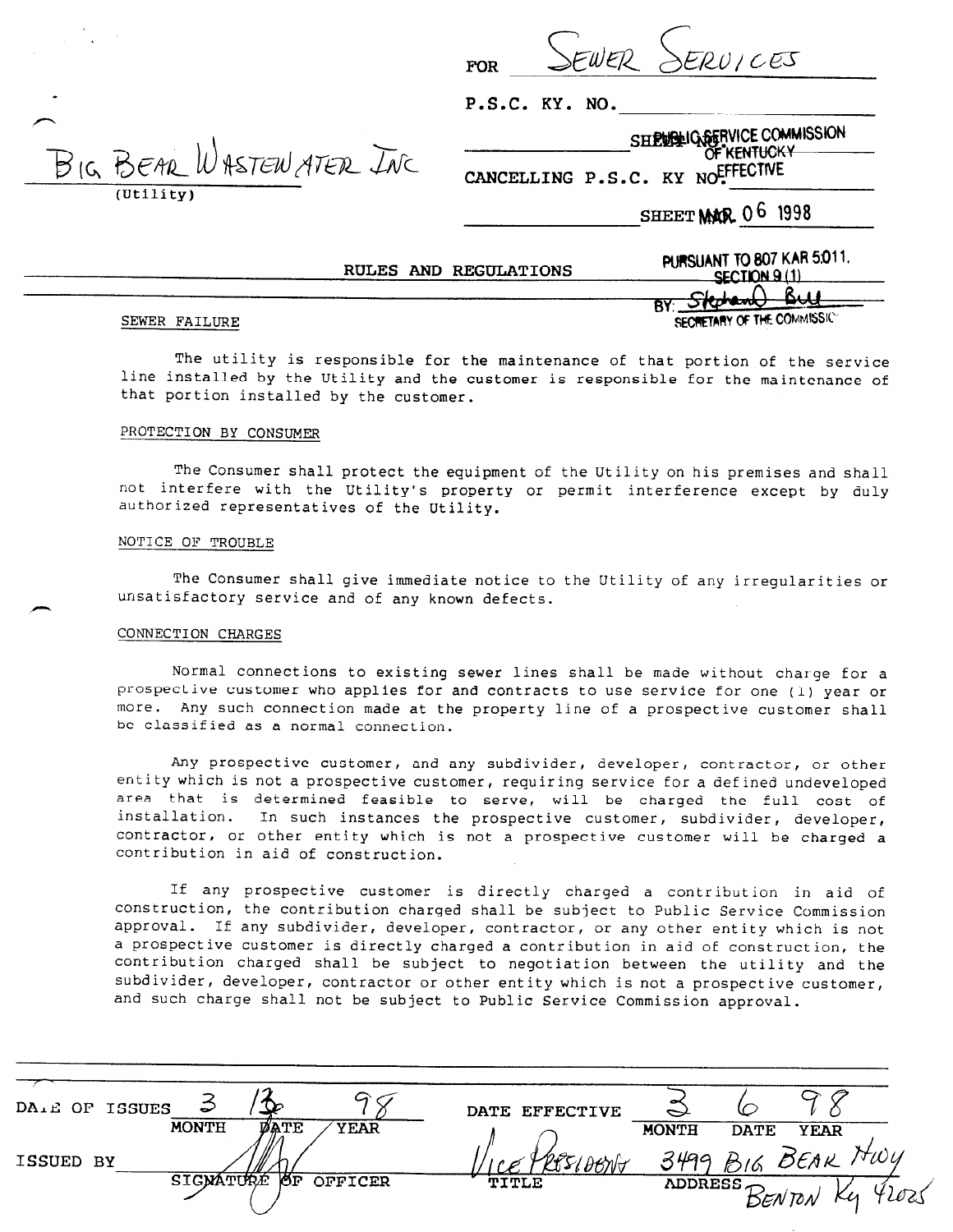|           | BIG BEAR WASTEMATER INC. |  |
|-----------|--------------------------|--|
| (Utility) |                          |  |

.

|                            | FORC                     | DUBLIC SERVICE COMMISSION                                          |
|----------------------------|--------------------------|--------------------------------------------------------------------|
|                            | P.S.C. KY. NO.           | OF KENTUCKY<br><b>FFFFCTIVF</b>                                    |
|                            |                          | SHEET NO.<br>1998                                                  |
| $\mathcal{L}(\mathcal{C})$ | CANCELLING P.S.C. KY NO. |                                                                    |
|                            |                          | PURSUANT TO 807 KAR 5:011,<br><b>SHEET</b><br>NO.<br>SECTION 9 (1) |
|                            |                          |                                                                    |
| <b>RULES</b>               | AND REGULATIONS          | SECRETARY OF THE COMMISSION                                        |

Any customers ultimately connected under this arrangement shall be charged according to the utility's current approved rates filed with the Public Service Commission.

For purposes of this provision the term "prospective customer" shall mean any person, firm or corporation which expresses an intent to become an ultimate user or customer of the utility at the time of the contribution in aid of construction is charged. A subdivider, developer or contractor is not considered a "prospective customer" for purposes of this section.

# DISCONTINUANCE OF SERVICE BY THE UTILITY

The Utility may refuse or terminate service for noncompliance with its tariffed rules or commission regulations after having made a reasonable effort to obtain customer compliance. Said customer will be given at least ten (10) days written notice prior to termination.

If a dangerous condition is found to exist service may be terminated without notice however, the utility will notify the customer in writing and if possible orally of the reasons for termination or refusal. The notice will be recorded along with the corrective action to be taken by the customer or the utility before service is restored or provided.

The utility may terminate service for nonpayment of tariffed charges after a five (5) day written notice of intent to terminate. Service will not be terminated before twenty (20) days after the mailing date of the original bill. If a medical certificate is presented service will not be terminated for thirty (30) days beyond the termination date.

When payments are delinquent the Utility may file a complaint in court. The Utility may request that all court costs be included in any judgement amount awarded to the Utility.

# DISCONTINUANCE AT CUSTOMER'S REQUEST

Customers who have fulfilled their contract terms and wish to discontinue service must give at least three (3) days notice. The notice may be given in writing, in person or via telephone. Notice to discontinue prior to expiration of contract term will not relieve the customer from any minimum or guaranteed payment.

| رے<br>DA. C OF ISSUES                      | DATE EFFECTIVE                      |
|--------------------------------------------|-------------------------------------|
| <b>MONTH</b><br><b>DATE</b><br><b>YEAR</b> | MONTH<br><b>DATE</b><br><b>YEAR</b> |
| ISSUED BY                                  | Zdag<br>Hwy<br>$v_{FAR}$            |
| /SIGNATURE OF OFFICER                      | TITLE<br><b>ADDRESS</b>             |
|                                            |                                     |